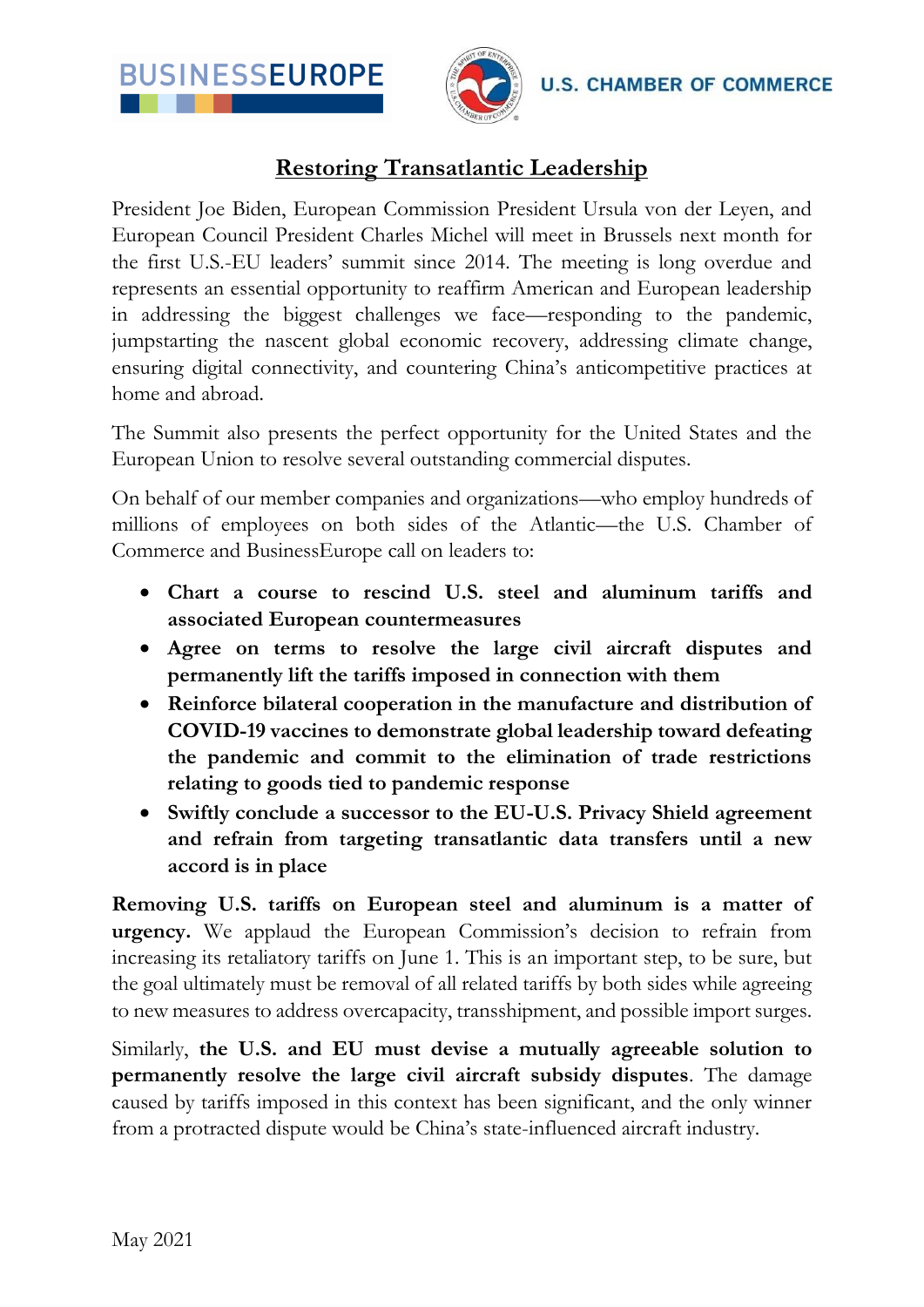



**U.S. CHAMBER OF COMMERCE** 

As we continue efforts to crush the pandemic, the U.S. and the EU must demonstrate global leadership in the campaign to end the pandemic by reinforcing bilateral cooperation in the manufacture and distribution of COVID-19 vaccines. To this end, **the U.S. and EU must ensure open trade flows in raw materials and inputs required for vaccine production and allow vaccine exports particularly to those countries in greatest need**. On a global scale, vaccine makers, working in partnership with governments, have moved faster than anyone had thought possible to devise, test, and manufacture vaccines in vast and quickly growing quantities. The principal challenge remains the scarcity of many of the hundreds of highly specialized inputs needed to produce vaccines, and a TRIPS waiver would threaten to unleash a global scramble for the same limited stock of inputs. Such a scramble would undermine the global vaccine manufacturing escalation just as producers in the United States and Europe are hitting their stride and producing more doses for export to the hard-hit countries that need them most.

**The ability to move and process personal data across borders is essential for transatlantic commerce in the digital age.** Concerns about government access to data held by the private sector, not commercial privacy protections, were at the heart of last year's decision by the European Court of Justice to invalidate the EU-U.S. Privacy Shield. Since then, businesses on both sides of the Atlantic have faced profound uncertainty about transferring personal information out of Europe. While we respect the *Schrems II* decision, initial actions taken by the European Data Protection Board (EDPB) related to *"supplementary measures"* to ensure safe data transfers have exacerbated the situation regarding commercial data transfers, going further than the *Schrems II* jurisprudence, and raise the specter of forced data localization in Europe. Such an outcome would diminish our mutual competitiveness and threaten the transatlantic economic and security partnership and would be particularly disruptive to small and medium-sized enterprises on both sides of the Atlantic. We call on the U.S. government and the European Commission to swiftly conclude a revised EU-U.S. Privacy Shield, with appropriate safeguards so that it stands the test of time and creates a solid foundation for cooperation on a broader digital agenda.

Accomplishing these shared objectives would bolster economic growth prospects and demonstrate the strength of our partnership when we act in unison. Brussels and Washington should then leverage this momentum to establish a forward-looking strategic dialogue via a **Transatlantic Trade and Technology Council**. Whether on artificial intelligence, data flows, finding innovative solutions to climate change, or developing common standards on emerging technologies, among other issues, a